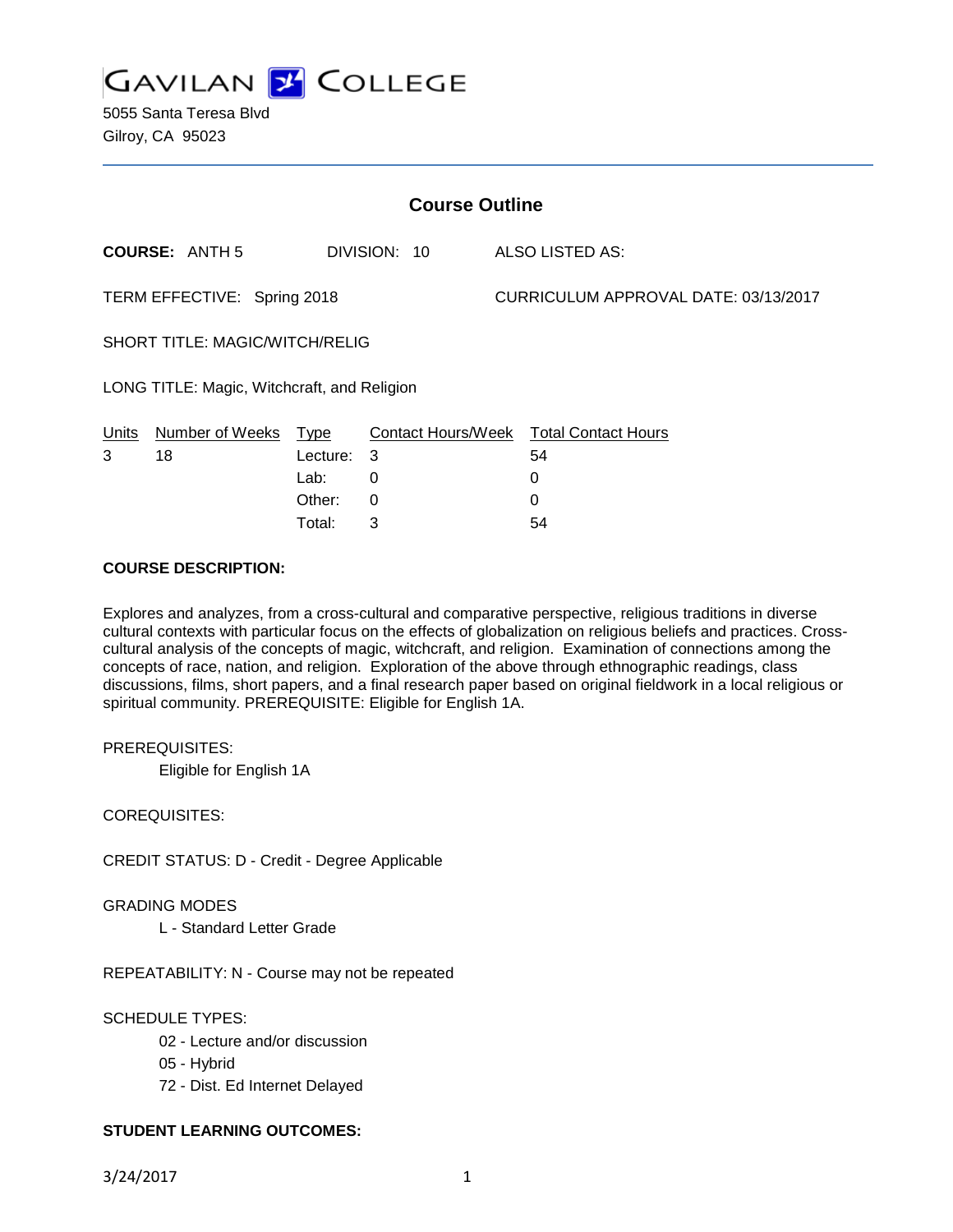1. Discuss the major theoretical approaches to the anthropology of magic, witchcraft, and religion.

Measure of assessment: Quizzes, response papers, discussion forums, exams

Year assessed, or planned year of assessment: 2015

Semester: Fall

This SLO addresses cultural diversity: true

2. Identify and analyze human behaviors, rituals, and histories characterizing particular religious cultures in western and nonwestern societies.

Measure of assessment: Quizzes, response papers, discussion forums, exams

Year assessed, or planned year of assessment: 2015

Semester: Fall

This SLO addresses cultural diversity: true

3. Explain how and why religious cultures are embedded within systems of race, class, gender, and/or sexuality.

Measure of assessment: Response papers, discussion forums, exams, research project

Year assessed, or planned year of assessment: 2015

Semester: Fall

This SLO addresses cultural diversity: true

4. Document and analyze a local religious or spiritual community through ethnographic research and writing.

Measure of assessment: Discussion forums, exams, research project

Year assessed, or planned year of assessment: 2015

Semester: Fall

# **CONTENT, STUDENT PERFORMANCE OBJECTIVES, OUT-OF-CLASS ASSIGNMENTS**

Curriculum Approval Date: 03/13/2017

3 Hours

Content: Interpreting Difference

Performance Objectives: 1) Define and examine concepts of ethnocentrism, cultural relativism, and cultural difference; 2) Critically examine the role of interpretation in an anthropological perspective; 3) Define the five fields of anthropology; 4) Critically examine a classic anthropological essay.

Assignments: "Shakespeare in the Bush" by Bohannan; video: Chimamanda Adichie: The Danger of a Single Story; discussion forum.

3 Hours

Content: Anthropological Perspectives on Religion

Performance Objectives: 1) Explain the meaning of holism and the importance of a holistic approach; 2) Explain the difference between emic and etic analysis; 3) Identify and explain the basic approaches to the study of religion; 4) Explain the factors used to explain the universality of religion.

Assignments: Chapter 1 in Stein and Stein; quiz; video: Holy Ghost People; discussion forum.

6 Hours

Content: Gods and Spirits

Performance Objectives: 1) Define gods and spirits and describe the characteristics of each; 2) Identify the different types of gods; 3) Explain the connection between the nature of society and the nature of the gods; 4) Explain the role of the goddess, including Ishtar, Isis, Kali, and Mary; 5) Compare and contrast how God is conceived of in the monotheistic religions of Judaism, Christianity and Islam; 6) Explain the meaning of the term atheism and how this has changed over time; 7) Define and explain the term fundamentalism; 8) Critically examine the relationship between religion and politics.

Assignments: Chapter 9 in Stein and Stein; quiz; "Convicted by the Holy Spirit" by Harding; response paper; discussion forum.

3 Hours

Content: Mythology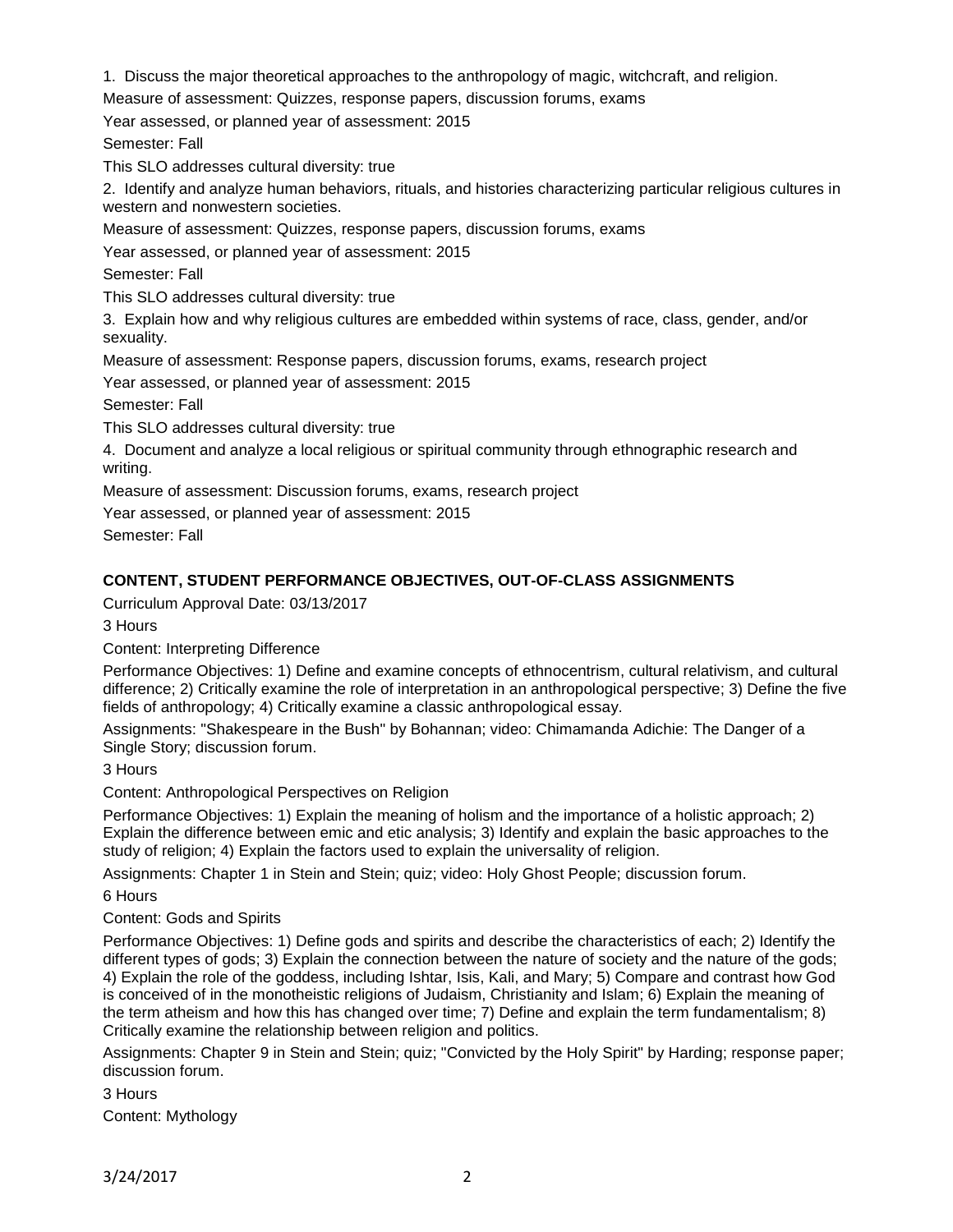Performance Objectives: 1) Explain the concept of worldview and illustrate the idea by contrasting the worldviews of the Navaho and Euro-Americans; 2) Explain what makes a story a myth; 3) Describe the nature of oral myths and how such myths change over time; 4) Explain how origin stories reflect worldviews; 5) Identify and describe the different approaches to the study of myth; 6) Outline the common themes that are found in myths cross culturally.

Assignments: Chapter 2 in Stein and Stein; quiz; field project proposal; discussion forum.

3 Hours

Content: Symbolism and African Religions

Performance Objectives: 1) Explain what a symbol is; 2) Explain the role played by religious symbols in religious practice; 3) Explain how dance and music are used in religious rituals, including examples; 4) Examine the connection between symbol, myth, and worldview; 5) Critically examine themes and concepts in African religions.

Assignments: Chapter 3 in Stein and Stein; quiz; discussion forum.

6 Hours

Content: Spirit Possession

Performance Objectives: 1) Analyze and evaluate spirit possession as magic, witchcraft, and religion; 2) Contextualize spirit possession within African colonialism and globalization; 3) Critically examine the role of the anthropologist as a researcher within religious and spiritual cultures; 4) Compare and contrast Nigerian spirit possession with western religious traditions; 5) Examine the history and role of Islam in Niger.

Assignments: In Sorcery's Shadow by Stoller and Olkes; film: Les Maitres Fous; response paper; midterm.

3 Hours

Content: Ritual

Performance Objectives: 1) Contrast prescriptive and situational rituals, and periodic and occasional rituals; 2) Describe the structure of a rite of passage; 3) Explain the concept of liminality; 4) Explain why body modification is a common element of a rite of passage; 5) Explain the concept of religious obligations; 6) Explain the importance of rituals in the domain of religion, including how they relate to concepts of worldview, myth and symbol.

Assignments: Chapter 4 in Stein and Stein; quiz; discussion forum.

6 Hours

Content: Folklore and Neopaganism

Performance Objectives: 1) Critically examine the role of the native anthropologist in conducting research at home; 2) Examine the history of Neopaganism; 3) Examine the history of folklore in anthropology; 4) Explain the concept of folklore reclamation; 5) Analyze neopaganism within systems of race, class, and gender.

Assignments: Witching Culture by Magliocco; film: Oss Tales; response paper; discussion forum.

#### 3 Hours

Content: Magic and Divination

Performance Objectives: 1) Define magic and sorcery; 2) Compare and contrast magic and science; 3) Describe the laws of magic and provide examples from different cultures; 4) Explain why magic always appears to work; 5) Define divination and compare and contrast divination with magic; 6) Describe a variety of divination techniques.

Assignments: Chapter 7 in Stein and Stein; quiz; response paper; discussion forum.

3 Hours

# Content: Haitian Vodou

Performance Objectives: 1) Critically examine the practices and beliefs of Haitian vodou in Haiti and immigrant communities in the US; 2) Explain changes in gender theory in Anthropology; 3) Critically examine the relationship between religion and gender; 4) Compare and contrast gods and goddesses of the Haitian pantheon; 5) Critically examine how going native affects anthropological knowledge; 6) Critically examine how vodou encompasses magic, witchcraft, and religion.

Assignments: Mama Lola: A Vodou Priestess in Brooklyn by Brown; response paper; discussion forum. 3 Hours

Content: Witchcraft

Performance Objectives: 1) Identify, compare and contrast different cultural conceptions of witchcraft; 2) Describe beliefs and behaviors associated with witchcraft in small-scale societies, including the Azande and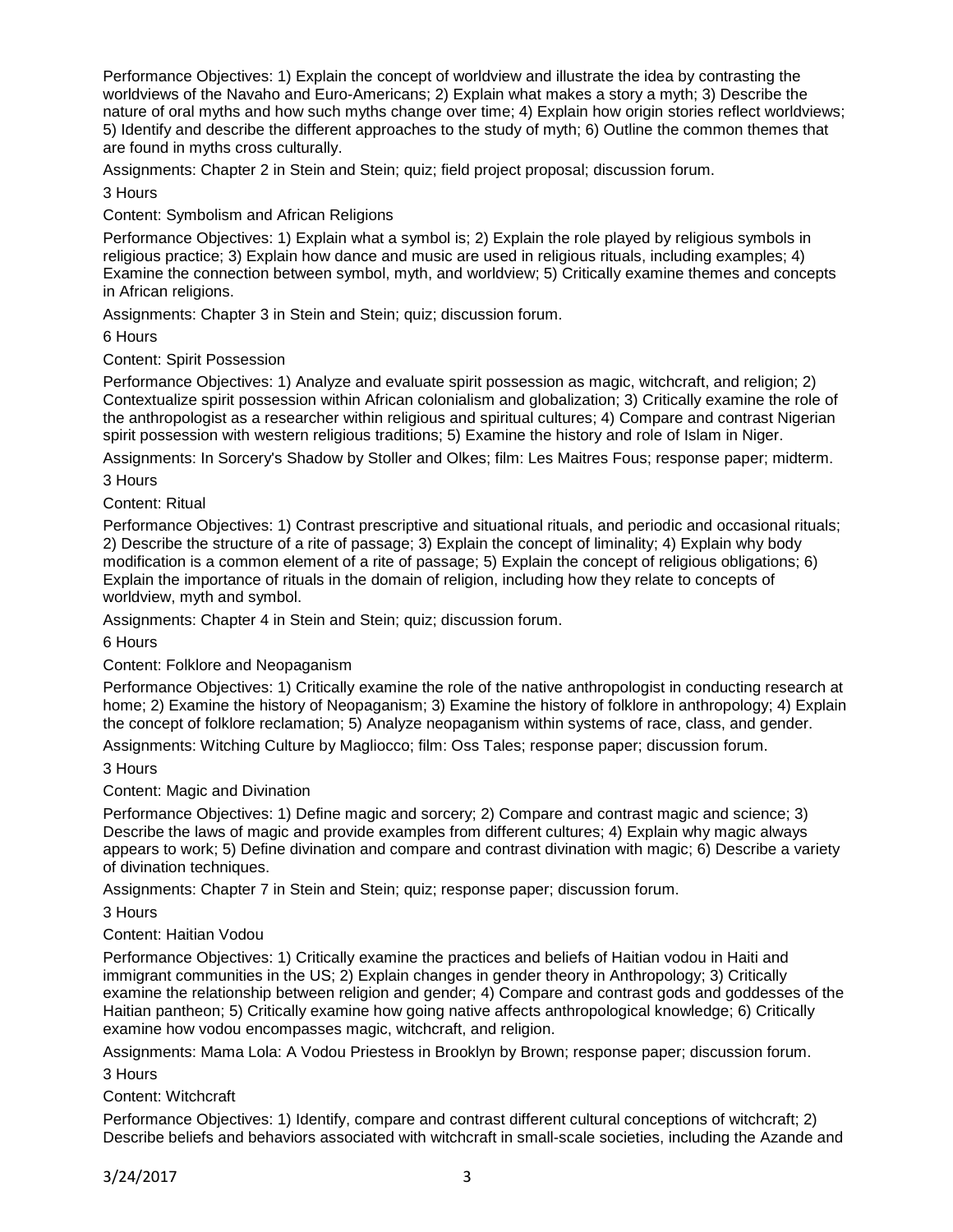Navaho; 3) Explain the ways in which witchcraft accusations and behavior reflect the underlying societal tensions; 4) Describe the origins of Euro-American witchcraft beliefs; 5) Explain the functional approach to witchcraft beliefs for both small-scale and Euro-American culture; 6) Critically examine why women were main targets for witchcraft accusations in certain cultures or at certain times.

Assignments: Chapter 10 in Stein and Stein; quiz; response paper; discussion forum.

3 Hours

Content: The Search for New Meaning

Performance Objectives: 1) Critically examine mechanisms of cultural change; 2) Explain and compare and contrast the processes of acculturation, assimilation, and syncretism; 3) Describe Haitian Vodou and Santeria as cases of religious syncretism; 4) Define a revitalization movement and give examples of various types; 5) Explain different ways the term cult is used and the issues surrounding its use; 6) Describe several examples of new religious movements; 7) Outline the origins and basic beliefs of Wicca.

Assignments: Chapter 11 in Stein and Stein; quiz; discussion forum.

3 Hours

Content: Religious and Spiritual Communities in and around Gilroy

Performance Objectives: 1) Present semester-long ethnographic research projects; 2) Explain how data supports an original argument about a particular local religious or spiritual culture; 3) Analyze a religious or spiritual culture from an anthropological perspective.

Assignments: Final Research paper; discussion forum.

2 Hours

Content: Final exam

Performance Objectives: Final essay exam.

# **METHODS OF INSTRUCTION:**

Lecture - Discussion Films Objective and subjective Exams. Semester-long Ethnographic Research Report. Two course exams, a research project, and an oral presentation.

# **METHODS OF EVALUATION:**

Writing assignments

Percent of total grade: 80.00 %

Percent range of total grade: 80 % to 90 % Section 1 – Substantial writing assignments including: Written Homework Reading Reports Essay Exams Term or Other Papers

Problem-solving assignments

Percent of total grade: 20.00 %

Percent range of total grade: 20 % to 25 % Field Work Quizzes

Skill demonstrations

Percent of total grade: 10.00 %

Percent range of total grade: 10 % to 15 % Field Work

Objective examinations

Percent of total grade: 5.00 %

Percent range of total grade: 5 % to 10 %

# **OUT OF CLASS ASSIGNMENTS:**

Please choose one of the following topics to research throughout the semester. You will write two papers about your topic. The first is a fieldwork "description" paper, comprising part of your midterm. This paper will be based on your first two hours (round 1) of fieldwork. Your final paper is a "description and analysis" paper, builds on your first paper, and is based on your last two hours (round 2) of fieldwork. Your first paper is mainly descriptive, while your final paper is a thesis-driven, analytical paper. Both papers will be evaluated on the quality of your original research.

1) What can a life history tell you about someone's religious or spiritual path?

2) How do rituals and ceremonies build a culturally specific sense of community?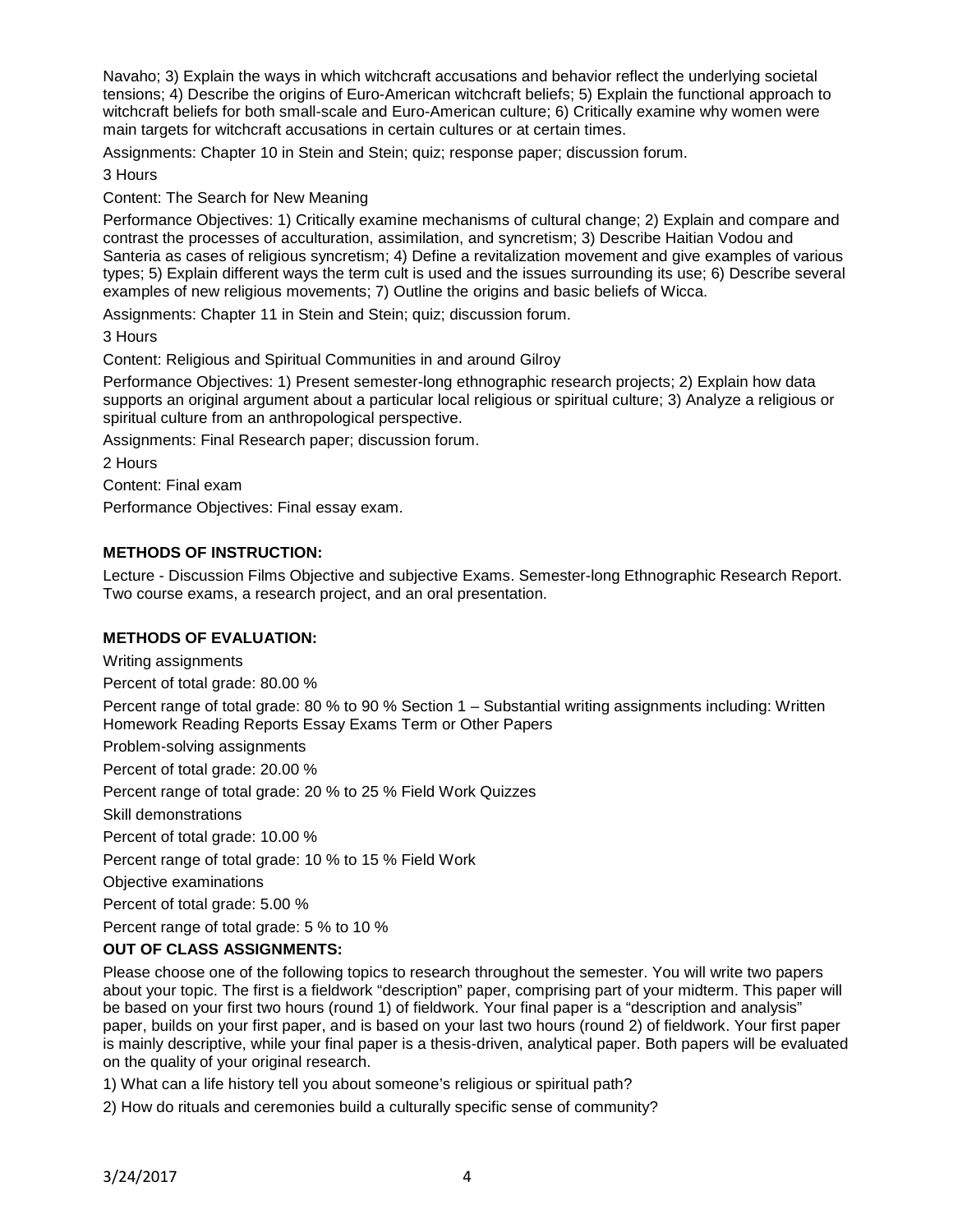3) What kinds of beliefs do people have about the relationship between gender roles and religious/spiritual practices and beliefs?

4) How do people create social change through their religious or spiritual practices?

#### **REPRESENTATIVE TEXTBOOKS:**

Required Representative Textbooks

Karen Brown. Mama Lola: A Vodou Priestess in Brooklyn, 3rd edition. Berkeley: UC Press,2011. ISBN: 0520268105

Reading Level of Text, Grade: 12 Verified by: Debbie Klein using Microsoft Word software.

Paul Stoller and Cheryl Olkes. In Sorcery's Shadow: A Memoir of Apprenticeship among the Songhay of Niger. Chicago: University of Chicago Press,1989.

ISBN: 0226775437

Reading Level of Text, Grade: 12 Verified by: Debbie Klein using Microsoft Word software.

Rebecca Stein and Philip Stein. The Anthropology of Religion, Magic, and Witchcraft, 3rd edition. Boston: Pearson,2013.

ISBN: 0205718116

Reading Level of Text, Grade: 12 Verified by: Debbie Klein using Microsoft Word software.

Sabina Magliocco. Witching Culture: Folklore and Neo-paganism in America. Philadelphia: University of Pennsylvania Press,2004.

ISBN: 0812218795

Reading Level of Text, Grade: 12 Verified by: Debbie Klein using Microsoft Word software.

#### **ARTICULATION and CERTIFICATE INFORMATION**

Associate Degree: GAV D2, effective 201570 GAV F, effective 201570 CSU GE: CSU D, effective 201570 CSU D1, effective 200930 IGETC: IGETC 4A, effective 201570 CSU TRANSFER: Transferable CSU, effective 201570 UC TRANSFER: Transferable UC, effective 201570

#### **SUPPLEMENTAL DATA:**

Basic Skills: N Classification: Y Noncredit Category: Y Cooperative Education: Program Status: 1 Program Applicable Special Class Status: N CAN: CAN Sequence: CSU Crosswalk Course Department: ANTH CSU Crosswalk Course Number: 5 Prior to College Level: Y

3/24/2017 5